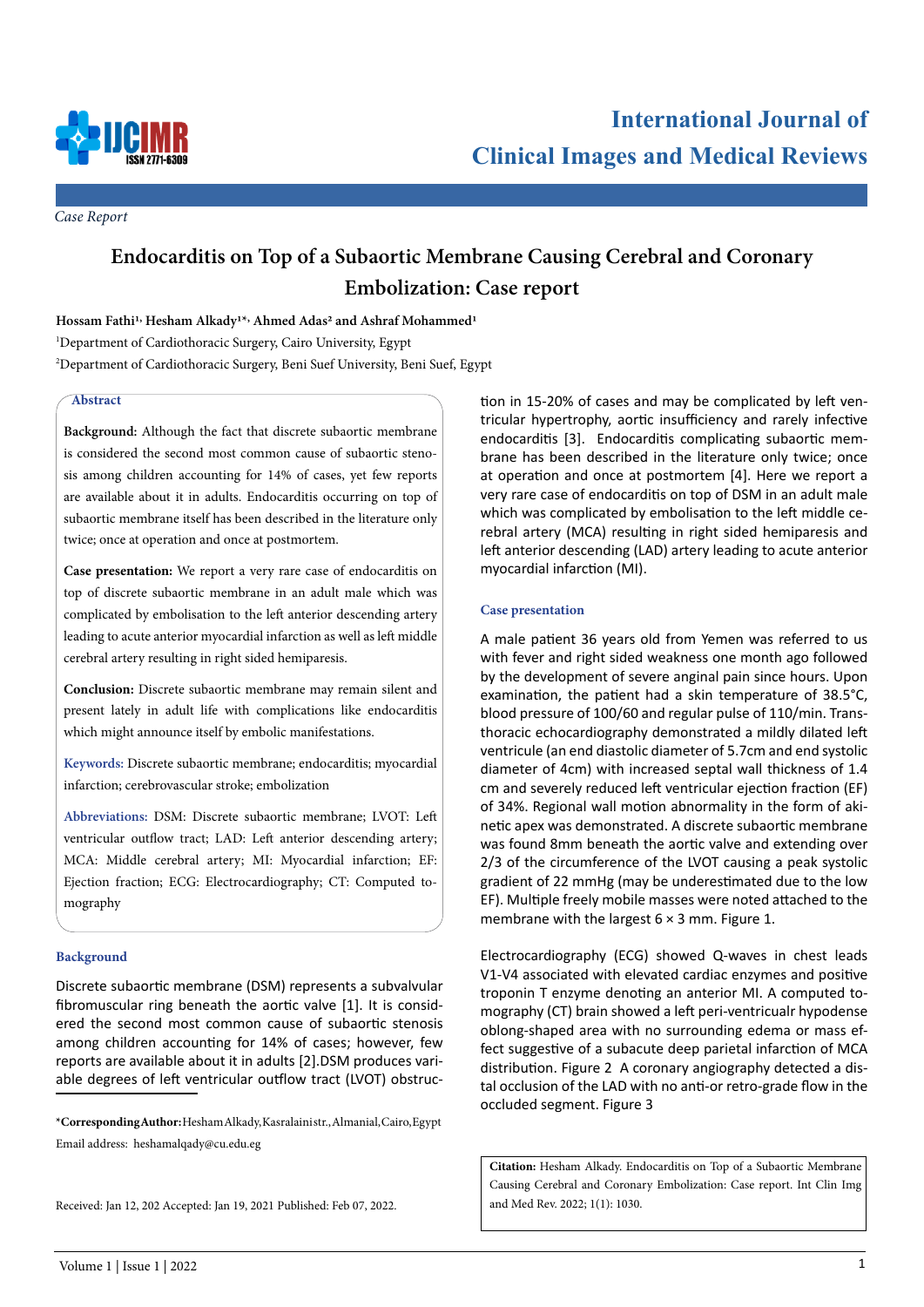

*Fig. 1: An echocardiography picture showing the subaortic membrane protruding into the left ventricular outflow tract with tiny masses on it.*



*Fig. 2: CT brain showing a left peri-ventricualr hypodense oblong shaped a due to a subacute deep parietal infarction.*



*Fig. 3: Coronary angiography showing distal occlusion of the LAD with otherwise normal coronaries in right anterior view with caudal inclination (A) and left anterior oblique view with cranial inclination (B)* 

 Other remarkable laboratory studies showed a hemoglobin level of 10.4 g/dl, total leucocytic count of 15.4  $\times$ 10<sup>3</sup>/ mm3, CRP of 108 mg/l and ESR of 80mm/hour. Three successive blood cultures were obtained from different sites at the fever spikes. A diagnosis of endocarditis on top of a subaortic membrane with vegetations causing both cerebral and coronary embolisation was postulated. The patient was stabilized in the ICU with inotropic support and intra-aortic balloon pulsation application. Antibiotics were started empirically and then modified according to results of blood culture and sensitivity which showed an infection by Staphylococcus aureus. One week later cardiac enzymes returned to almost normal levels, so the patient was taken to the operating theater where, through median sternotomy and cardiopulmonary bypass, the subaortic membrane together with the vegetations were excised. A septal myectomy was added. The left anterior descending artery was found totally occluded and was bypassed with the left internal mammary artery. The postoperative